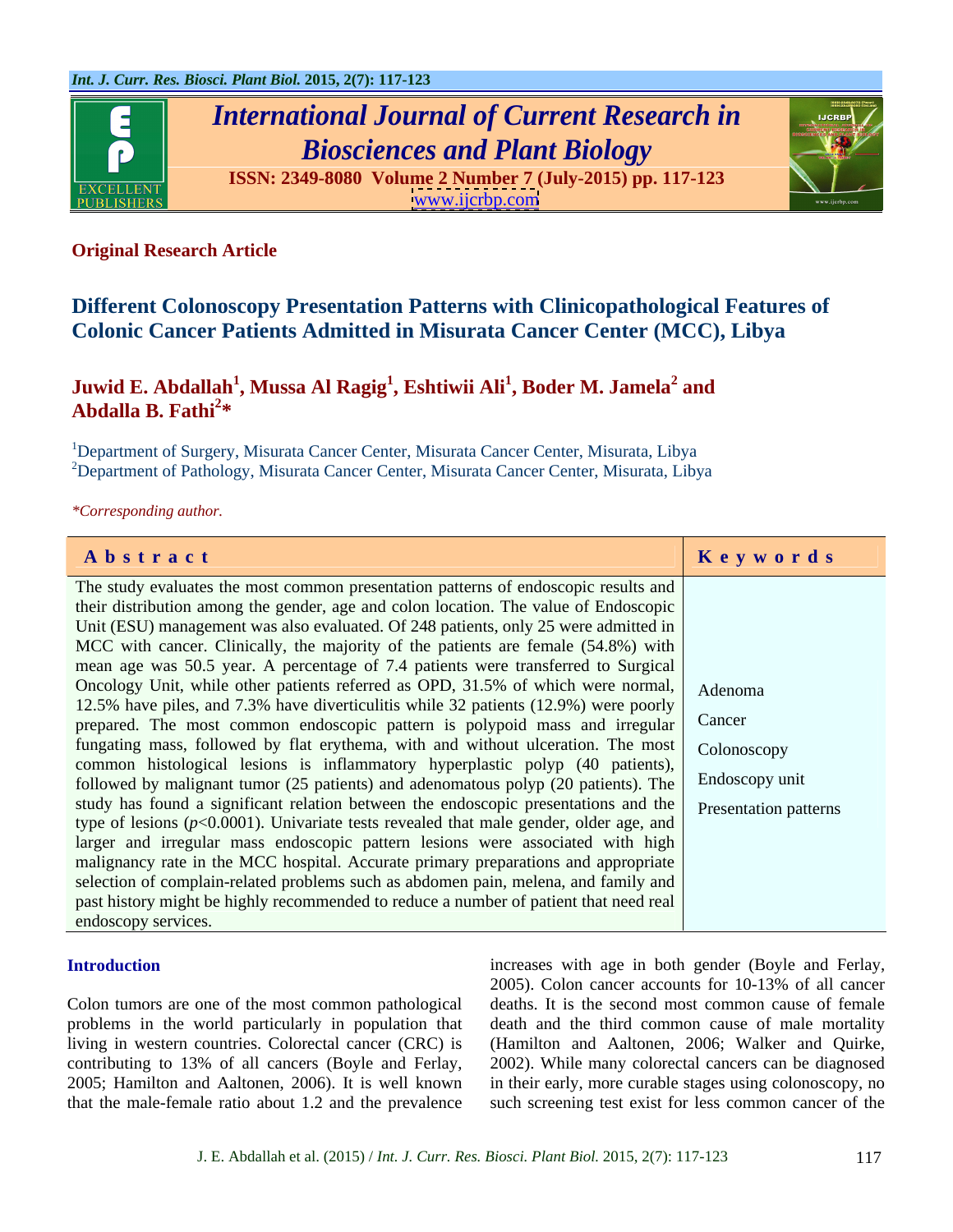other cancers there are low rates of colorectal cancer. However, they also have relatively higher colorectal diagnosed at an advanced stage of disease (Sabratha

majority of colon lesions are benign (Sabratha Cancer

stage cancer have better survival than those with advanced disease. Endoscopic examination with punch capability of Colon endoscopy to distinguish the benign colon mass from malignant one (Smith et al., 2004; Advisory Committee on Cancer Prevention, 1999; Patients and methods Labianca et al., 2004; Beretta et al., 2003). Among the different patterns of Colon endoscopy, mass formation, **Subjects** hardness and the absence of smooth surface were confirmed to be a helpful in predicting colon cancer This retrospective study was conducted on 248 patients. (Smith et al., 2004). All patients examined and investigated in ESU of

for the diagnosis of lesion behaviour, the patterns of pathological data regarding characteristics of patients

digestive tract (American Society of Clinical Oncology, endoscopic examination can support the diagnostic 2007). Majority of colon tumor patients' complain of decisions in many cases, and improve the sensitivity and polypoid lesions that may cause intestinal obstruction specificity of the preoperative clinical diagnosis. and bleeding per rectum (Boyle and Ferlay, 2005; Examination is an important tool can occur at any time Hamilton and Aaltonen, 2006). during the course of a malignancy, from the early Generally the chronic colon diseases can be classified patients with advanced cancer are often admitted to the into three classes: benign adenomas, malignant tumors of hospital as emergency cases. This may not always be colon, and colitis specific and non-specific (Hamilton medically eligible for endoscopic examination (Boyle and Aaltonen, 2006). In African population it similar to and Ferlay, 2005; Hamilton and Aaltonen, 2006; Walker diagnostic features to the follow-up period. However, and Quirke, 2002).

cancer mortality rates and they are more likely to be It is well known that the recurrent visiting to the Cancer Registry, 2006; El Mistiri et al., 2007; Boder et follow up of family history patients or inadequate al., 2011; Misurata Cancer Registry, 2010; Nadia et al., prepared patient. Presence of a well-developed tools, and 2007). 2007). Colon malignancy in our hospital accounts for 10% of all rate (Walker and Quirke, 2002; American Society of cancers (Boyle and Ferlay, 2005). Whereas, the great Clinical Oncology, 2007; Sabratha Cancer Registry, Registry, 2006; Misurata Cancer Registry, 2010). The skillful teamwork and close collaborations with clinician ability to distinguish benign from malignant lesions is have significantly improved the outcome. This essential to avoid unnecessary operations. The recent emphasizes the need for best management and decades have shown development in the knowledge and maintenance of quality of endoscopy work (El Mistiri understanding of the basic science of the colon disease. et al., 2007; Labianca et al., 2004). The aims of current Today, the treatment of colon tumors improved from study are to evaluate the most common colon lesions surgical therapy only to multidisciplinary management detected by colonoscopy, to characterize common that needed surgeons, radiologists, histo and molecular patterns of clinical presentation atour institution and pathologists and chemotherapists. whether this technique can have a role in the diagnosis of Early diagnosis is important because patients with early colonoscopy with biopsies can contribute to assess the endoscopic unit (ESU) are important indicators during inpatient preparation provide a significantly improvement of endoscopic results, and reduced failure 2006). Today, modern endoscopies with professional and malignant involvement. In addition, consider that the colon tumours in Libyan patients.

biopsy is minimally invasive and has high specificity and To our knowledge, such study on the outcome of sensitivity particularly in well prepared patients. Colon endoscopy examination in Libya has not been published endoscopy is simple to perform, commonly available, previously. In this concerning, a better understanding of safely applicable and is easily combined with biopsy. the factors associated with colon abnormality would Colon endoscopy is non-invasive method and giving allow clinicians to distinguish patients who are direct results. Several studies have been established the appropriate for endoscopic examination only from those who need also biopsies.

# **Patients and methods**

### **Subjects**

Although, pathology report is considered a final method were included in current study. The clinical and Misurata cancer center between years 2008 and 2010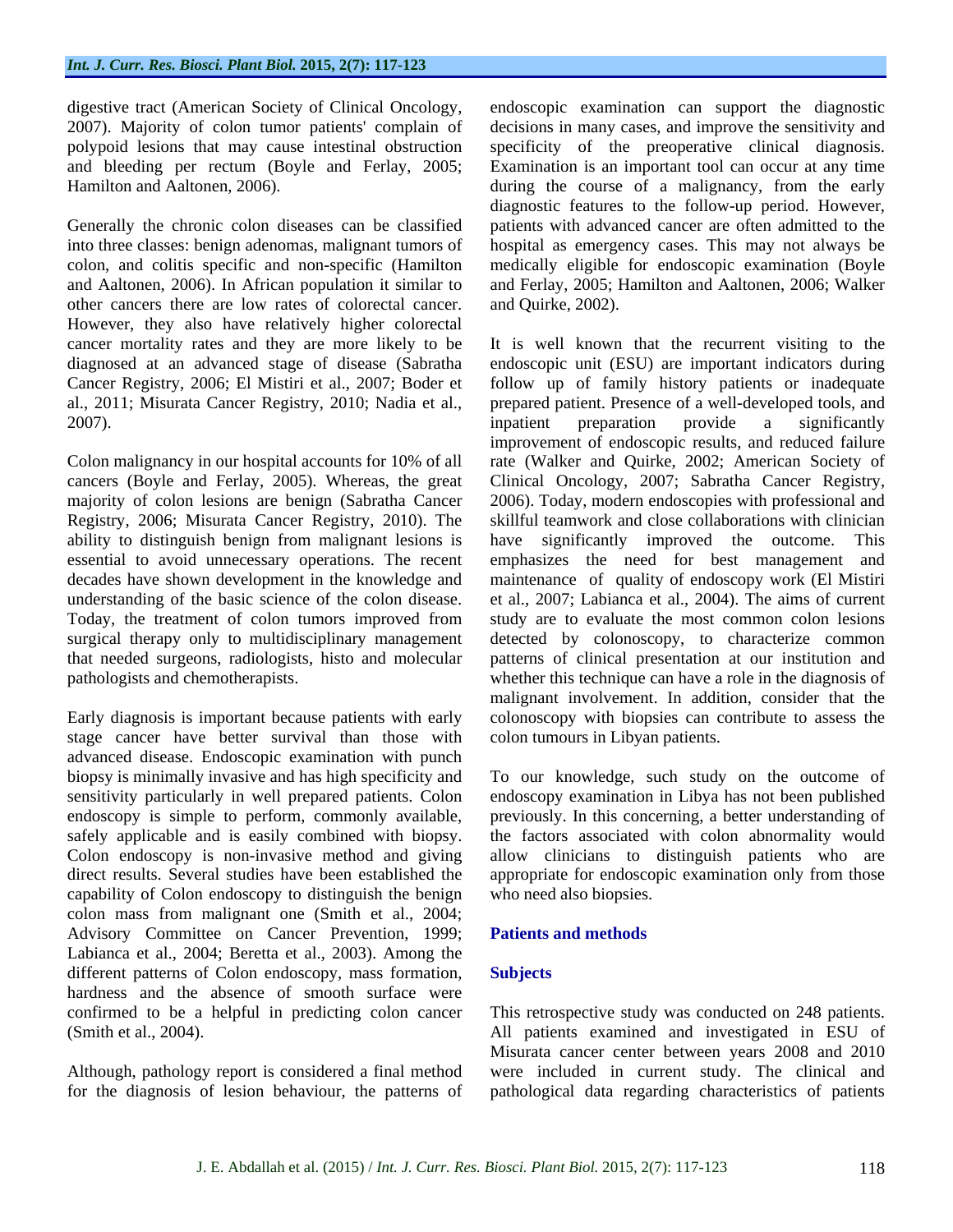collected from files during hospitalization, clinical

software packages for Windows, versions 19.0 (SPSS, Inc., Chicago, USA). The variables of the material were grouped into logical classes and descriptive statistics Results calculated for the continuous variables. Comparisons were made using the Student's t test for continuous The characteristics of the 248 patients who were variables that were normally distributed (e.g., age), the examined in the ESU during the study period are shown Mann-Whitney test for continuous, nonparametric in Table 1.

were collected from pathology reports, few cases variables (e.g., grade), and Pearson's test for categorical features such as (sex, age at presentation, cancer correlation tests were used for comparison between two diagnosis, grade, site of lesions and endoscopic patterns variables. P-values below 0.05 were regarded as of the lesions). significant. Comparison of numerical data was done by **Statistical analyses** also used to test differences between the groups. The statistical analyses were performed using SPSS clinicopathological features to estimate their effect on variables (e.g., gender). Pearson and Spearman's the chi-square test. Student t-tests and ANOVA were Univariate analyses were performed for all studied disease histological diagnosis, together or separately.

### **Results**

in Table 1.

|                             | <b>Characteristics</b>                                                                                                                                                                                                                                | No.              | <b>Percent</b>   |
|-----------------------------|-------------------------------------------------------------------------------------------------------------------------------------------------------------------------------------------------------------------------------------------------------|------------------|------------------|
|                             | Male                                                                                                                                                                                                                                                  | 112              | 45.2             |
| <b>Sex</b>                  | Female                                                                                                                                                                                                                                                | 136              | 54.8             |
| <b>Admission type</b>       | Transfers to surgical oncology unit                                                                                                                                                                                                                   | 25               |                  |
|                             | <b>OPD</b> investigation                                                                                                                                                                                                                              | $\overline{223}$ |                  |
| <b>Endoscopic patterns</b>  |                                                                                                                                                                                                                                                       |                  |                  |
|                             | Anal fissure                                                                                                                                                                                                                                          |                  | 2.0              |
|                             | Diverticulosis                                                                                                                                                                                                                                        | 18               | 7.3              |
|                             | Erythemia                                                                                                                                                                                                                                             | 20               | 8.1              |
|                             | Flat polyp                                                                                                                                                                                                                                            | $\sqrt{5}$       | $\overline{2.0}$ |
|                             | Fungating mass                                                                                                                                                                                                                                        |                  | 2.0              |
|                             | Mass                                                                                                                                                                                                                                                  | -6               | 2.4              |
|                             | Mass and polyp                                                                                                                                                                                                                                        | $\angle$         | 1.6              |
|                             | Mass refer to surgery                                                                                                                                                                                                                                 | $\mathcal{R}$    | 1.2              |
|                             | Normal                                                                                                                                                                                                                                                | 78               | 31.5             |
|                             | piles                                                                                                                                                                                                                                                 | $\overline{28}$  | 11.3             |
|                             | Piles and fissure                                                                                                                                                                                                                                     | $\mathcal{R}$    | $\overline{1.2}$ |
|                             | Polyp                                                                                                                                                                                                                                                 | 32               | 12.9             |
|                             | Polyp and diverticulosis                                                                                                                                                                                                                              |                  | 1.6              |
|                             | Poor preparation                                                                                                                                                                                                                                      | 32               | 12.9             |
|                             | Ulceration                                                                                                                                                                                                                                            | $\sim$           | 2.0              |
| <b>Diagnoses of disease</b> |                                                                                                                                                                                                                                                       |                  |                  |
|                             | * Malignant tumors                                                                                                                                                                                                                                    | 25               | 10.1             |
|                             | Tubular Adenoma                                                                                                                                                                                                                                       | 20               | 8.1              |
|                             | Undetermined Ulcerative colitis                                                                                                                                                                                                                       | $\gamma$         | 0.8              |
|                             | Inflammatory polyp                                                                                                                                                                                                                                    |                  | 2.0              |
|                             | Mucosal folding of regeneration                                                                                                                                                                                                                       | $\gamma$         | $\boxed{0.8}$    |
|                             | Non specific colitis                                                                                                                                                                                                                                  | 20               | 8.1              |
|                             | Repeated biopsies (reactive)                                                                                                                                                                                                                          | 8                | $\overline{3.2}$ |
|                             | Ulcerative colitis                                                                                                                                                                                                                                    | $\overline{a}$   | 1.2              |
|                             | <b>Others</b>                                                                                                                                                                                                                                         | 163              | 65.7             |
|                             |                                                                                                                                                                                                                                                       | Mean             | Range            |
| Age                         |                                                                                                                                                                                                                                                       | 50.5             | 11-93            |
|                             | *Malignant= invasive adenocarcinoma (n 20), malignant carcinoid(n 1), carcinoma in situ in villous adenoma (n<br>4); $\updownarrow$ Others= normal (n 78), piles (n 31), diverticulitis (n 18), anal fissure (n 5), poor preparation (n 32 patients). |                  |                  |

### **Table 1. Characteristics of 248 patients examined by colonoscopy.**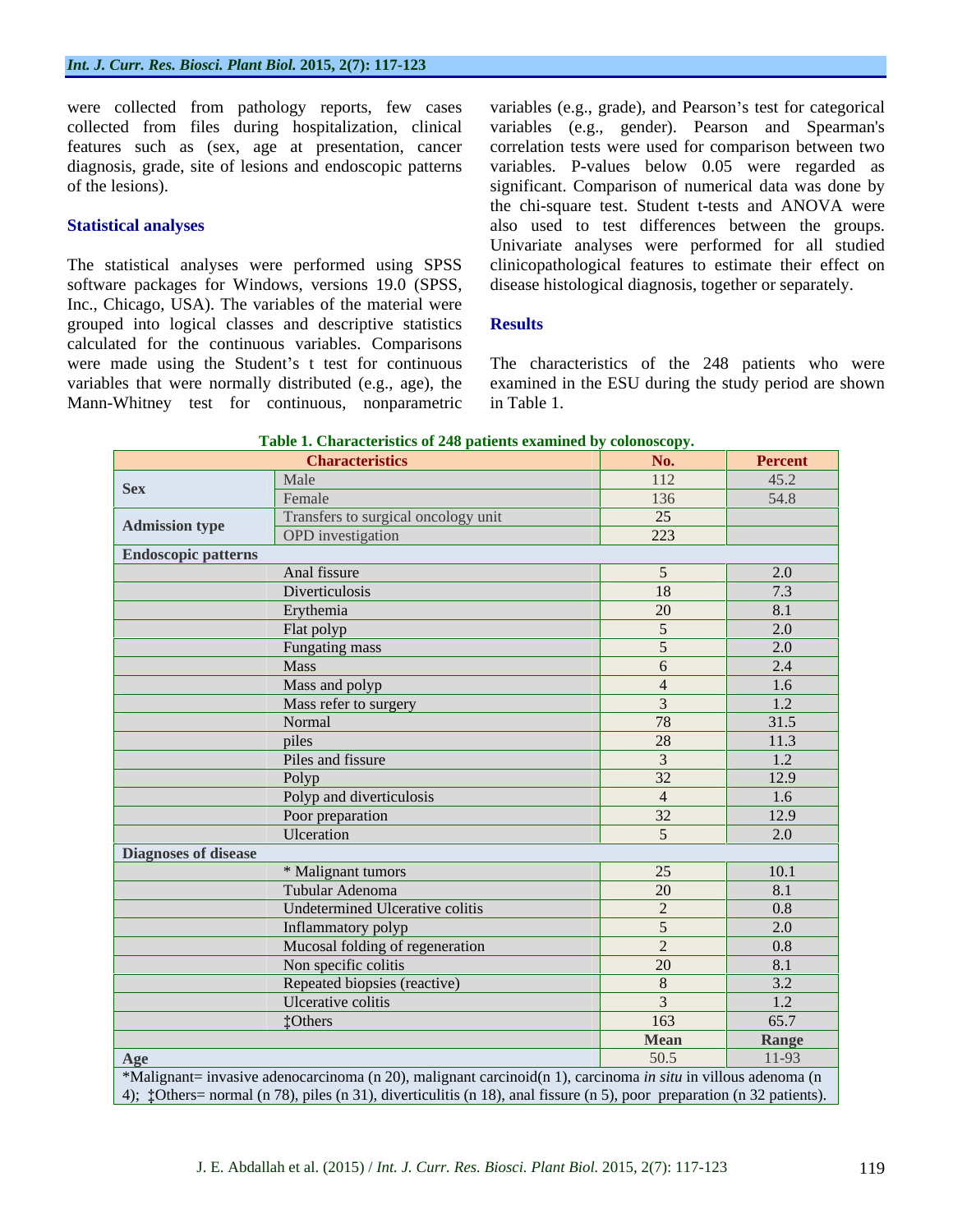A retrospective study of 136 (54.8%) females of mean Several endoscopic patterns were stated for example, Libyan population is strongly related to the old age with nearly 65% of cases arising in patient who are 50 years





Fig. 2 shows the most frequent endoscopic patterns,  $\frac{3}{8}$  which including polypoid pattern such as pediculate which including polypoid pattern such as pediculate polyp, hard mass and fungating mass. Followed by flat erythematous lesions and ulceration pattern after exclude piles, fissures and diverticulosis as well as normal mucosa and those cases which need to be repeated endoscopy as result of poor preparation.



age 48.8±17.05 years (range 25-85 years) and 112 8.1% of cases showed erythema and minimal changes,  $(45.2\%)$  males of mean age  $52.5\pm13.2$  years (range 11-93 smooth polypoid lesion in 16.1%. In addition, eight years) who had GIT complain and admitted to ESU for patients (3.2%) with horn-like polypoid mass, two Endoscopic examined. The occurrence of colon cancer in patients showed flatted polyp and two patients showed ulcerated mucosa (Table 1).

or older. The mean age was 58.9 years **(**Fig. 1) In our study, we have found that 203 patients (92.6%) **Fig. 1: Age distribution at diagnosis of histologically verified**  from OPD, whereas 25 patients (7.4%) were transferred **colon cancer patients in middle Western-Libya (Misurata** to oncology units; 20 of them were invasive cancer **region) in 2008-2010. The graph is based on 248 patients.** patient, while 5 patient had carcinoma *in situ*. Those were non-neoplastic patients cases; directly received were examined via colonoscopy as a routine follow up work during and after period of treatment. The most frequent neoplastic lesion sites were the left side 39 (86.7%) particularly, recto-sigmoidal region and the right side colon 6 (13.3%) (Table 1 and Fig. 3).





Although colonic cancer were more frequent in male patients (60.0%) than in female patients (40.0%), there is no significance difference (*p*=0.3). On the other hand, majority of patients with ulcerative colitis were female (Table 2).

Interestingly, the study has found a significant relation between the endoscopic patterns and the histological type of lesion (*p<*0.0001). For example, the majority of patients with mass or fungating polyp were seen in cancer. Whereas, majority of patterns showing of erythema with or without ulceration, they had either nonspecific colitis or ulcerative colitis.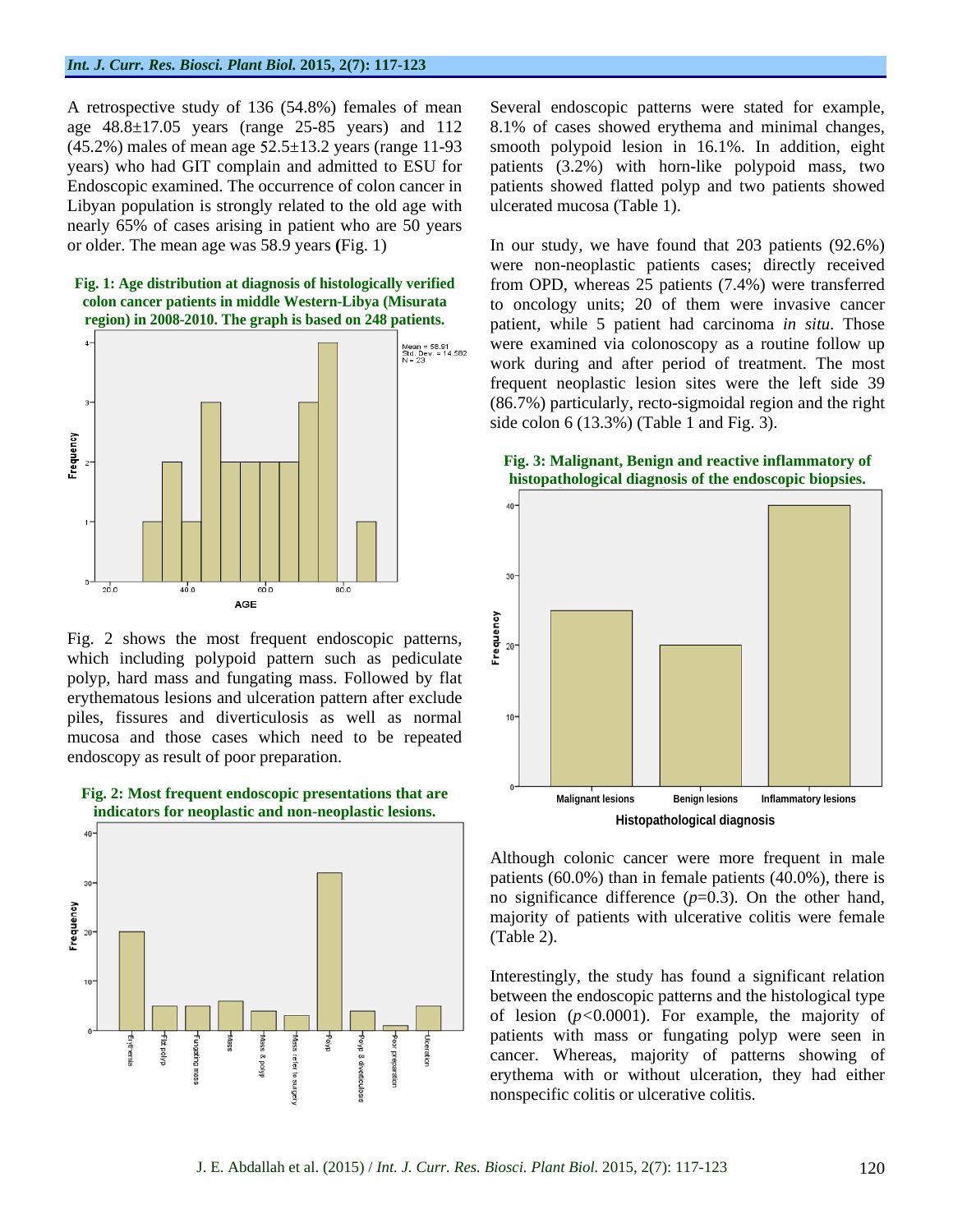irregular horn shape and hard mass lesions)  $(p<0.0001)$ ,

The study has also found that outcome of the endoscopic and older age (*p*=0.02), these features were associated biopsies were significantly influenced by size of lesion with high risk of malignancy. On other hand gender and (*p<*0.0001), specific endoscopic pattern (particularly specific side lesion or colon regions have no influence on the outcome (Table 2).

|                                      | <b>Diagnosis</b><br><b>Gender</b> |                 |                                    |                |                         |                                   |                 |
|--------------------------------------|-----------------------------------|-----------------|------------------------------------|----------------|-------------------------|-----------------------------------|-----------------|
| <b>Characteristics</b>               |                                   |                 | <b>Female</b> Male <i>p</i> -value |                |                         | Malignant   Benign   Inflammation | <i>p</i> -value |
|                                      | (no.)                             | (no.)           |                                    | (no.)          | (no.)                   | (no.)                             |                 |
| Above the mean<br>Age                | 13                                | 23              | 0.09                               |                | $\overline{9}$          | 28                                | 0.02            |
| Below the mean                       | 24                                | 21              |                                    | 15             | $\overline{9}$          | 12                                |                 |
| <b>Endoscopic patterns</b>           |                                   |                 |                                    |                |                         |                                   |                 |
| Erythema                             | $\vert$ 11 $\vert$                | $\overline{9}$  |                                    |                | $\overline{0}$          | 19                                |                 |
| Flat polyp                           | $\frac{1}{2}$                     | $\overline{4}$  |                                    | $\overline{0}$ | $\overline{2}$          |                                   |                 |
| Fungating mass                       | $\overline{2}$                    | $\mathcal{E}$   |                                    | $\overline{5}$ | $\overline{0}$          |                                   |                 |
| Mass                                 | $\overline{3}$                    | 3               |                                    | 6              | $\overline{0}$          |                                   |                 |
| Mass & polyp                         | $\overline{1}$                    | $\mathcal{R}$   | 0.5                                | $\overline{4}$ | $\overline{0}$          |                                   | < 0.0001        |
| Mass refer to surgery                | $\overline{1}$                    | 2               |                                    |                | $\overline{0}$          |                                   |                 |
| Polyp                                | 16                                | 16              |                                    | $5^{\circ}$    | 16                      | 11                                |                 |
| Polyp & diverticulosis               | $\overline{0}$                    | $\overline{4}$  |                                    | $\overline{1}$ | $\overline{2}$          |                                   |                 |
| Poor preparation                     | $\overline{1}$                    | $\overline{0}$  |                                    | $\theta$       | $\overline{0}$          |                                   |                 |
| <b>Ulceration</b>                    | $\overline{3}$                    | $\overline{2}$  |                                    | $\overline{0}$ | $\overline{0}$          |                                   |                 |
| <b>Regions</b>                       |                                   |                 |                                    |                |                         |                                   |                 |
| Anorectal                            | $\overline{0}$                    | $\overline{2}$  |                                    | $\overline{2}$ | $\overline{\mathbf{0}}$ |                                   |                 |
| Ascending                            | $\Omega$                          |                 |                                    | $\overline{2}$ | $\overline{0}$          |                                   |                 |
| Cecum                                |                                   | $\overline{1}$  |                                    | $\overline{2}$ | $\overline{0}$          | 21                                |                 |
| Descending                           | $\overline{3}$                    | $\mathcal{R}$   |                                    | $\overline{1}$ | $\overline{3}$          | $\bigcap$                         |                 |
| Lt colon                             | $\overline{4}$                    | 2               | 0.2                                | $\overline{0}$ | $\overline{2}$          |                                   | 0.3             |
| Rectosigmoid                         | 2                                 | -9              |                                    |                | $\overline{3}$          |                                   |                 |
| Rectum                               | 10                                | $7\overline{ }$ |                                    | $\overline{2}$ | 5 <sup>5</sup>          | 10                                |                 |
| Sigmoid                              | 14                                | 15              |                                    | 12             | 6                       | 11                                |                 |
| Transverse                           |                                   | 2               |                                    |                | $\overline{0}$          | $\bigcap$                         |                 |
| Whole colon                          | $\overline{1}$                    | $\overline{2}$  |                                    | $\overline{0}$ | $\overline{1}$          | $\sim$                            |                 |
| Size of lesion in cm                 |                                   |                 |                                    |                |                         |                                   |                 |
| Above the mean                       | 12                                | 17              | 0.5                                | $\overline{0}$ | 20                      |                                   | < 0.0001        |
| Below the mean                       | 10                                | 14              |                                    | 24             | $\overline{0}$          |                                   |                 |
| Histological behavior of the lesions |                                   |                 |                                    |                |                         |                                   |                 |
| Benign                               | 29                                | 31              | 0.3                                |                |                         |                                   |                 |
| Malignant                            | 10                                | 15              |                                    |                |                         |                                   |                 |

#### **Table 2. Factors correlated with gender and neoplastic type.**

# **Discussion Discussion Discussion Discussion Discussion Discussion Discussion Discussion Discussion Discussion Discussion Discussion Discussion Discussion Discussion Discussion Discussion**

The present study was carried out to evaluate the most Some studies have showed that the bleeding per common endoscopic presentation of colon lesions in patients rectum and abdominal pain symptoms were the most examined in ESU and evaluate the most common tumors. frequent reasons for colonoscopy investigation The relationship between each endoscopic patterns and (Beretta et al., 2003). In current study, the most gender, age, size of lesion and histological type of tumors common presentations are abdominal pain, bloody **The indicators for endoscopic examination**<br>The present study was carried out to evaluate the most<br>common endoscopic presentation of colon lesions in patients<br>rectum and abdominal pain symptoms were the most<br>examined in ES mucus, diarrhoea and constipation.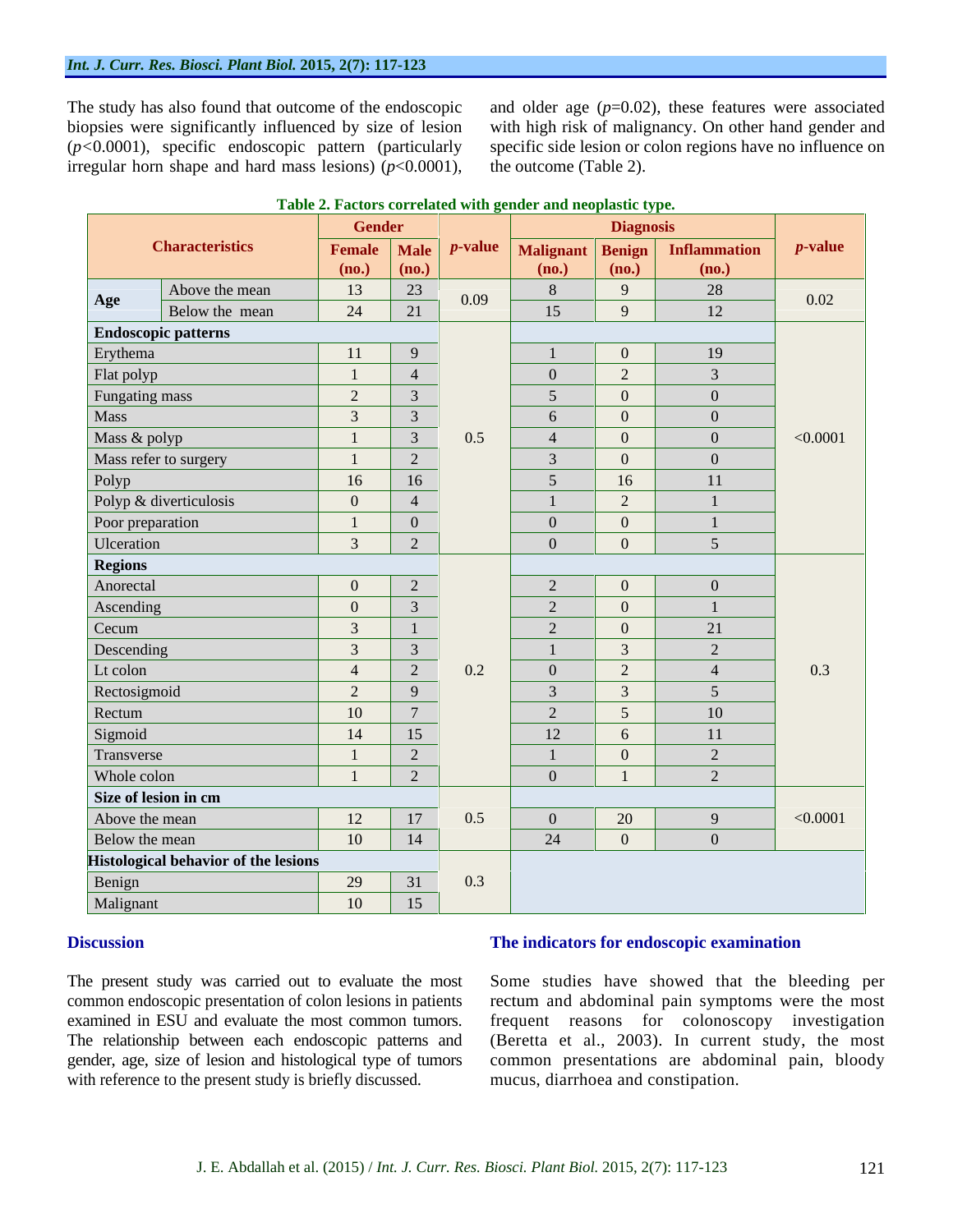the results from Cancer American Society of Clinical due to small number of patients in this study. 2011).

# **The endoscopic cancer patterns and clinico pathological features**

0.09).This unsubstantial difference might be due to the majority of colon cancers in Libya is due to the diet factors which are similar in both gender (El Mistiri et al., Conclusion 2007; Misurata Cancer Registry, 2010).

tumors (Jackson et al., 1995; Ermiah et al., 2012).

### **Cancer location among the studied patients**

Our results are consistent with the results found by The authors grateful to the Misurata Cancer Center for it several studies (Boyle and Ferlay, 2005; Hamilton and support of this study, in providing the research facilities Aaltonen, 2006; Walker and Quirke, 2002; American

**The fraction of cancers among studied ESU patients** Society of Clinical Oncology, 2007; Sabratha Cancer In current study, we have found that about 7.4 % of the common primary cancer sites were left side. Increase of biopsied patients were diagnosed as cancer patients and these tumors could be explained by the predominantly of admitted to MCC hospital. This is might be lower than precancers lesions on the left side such as polyps and Oncology in 2007 who concluded that approximately from others have consistently demonstrated that patients 18% of colorectal cancers are detected through an with prolonged ulcerative colitis have complication of endoscopy presentation and biopsies (American Society sever dysplasia and malignant transformation (Hamilton of Clinical Oncology, 2007). This difference might be and Aaltonen, 2006; Jackson et al., 1995; DeVita et al., Registry, 2006; El Mistiri et al., 2007), that the most ulcerative colitis. Indeed, studies from our institution and 2011).

### **Histopathological outcome**

*Gender and age at presentation:* Several studies stated patients were normal endoscopy (31.5%), 40 (16.2%) that males and old age were correlated with more were show inflammatory hyperplastic polyp, 7.3% and frequent of endoscopic cancer patterns, current study has 1.2% of patients have diverticulitis and ulcerative colitis, recognised a similar association between males and old in respectively. On other hand, 39 patients (15.7%) age and endoscopic cancer patterns rate. We find higher advised for repeat the investigation either due to cancer rate in men and old age than women and younger inadequate biopsies or badly preparation, and 45 patients age. These results are in line with neighboring North (18.1%) were have neoplastic lesions that transferred to African countries and other western countries (Boyle and oncology unit to complete their management. Our results Ferlay, 2005; Hamilton and Aaltonen, 2006; Walker and demonstrated that patients with endoscopic presentation Quirke, 2002; American Society of Clinical Oncology, pattern of hard large and irregular polypoid mass, and old 2007; Sabratha Cancer Registry, 2006; El Mistiri et al., male were found to be associated with cancer 2007; Misurata Cancer Registry, 2010; Nadia et al., histopathological results, this results is in agreement with 2007) (Table 2). The mean age was 50.5 years (range 11- results of other researches (Boyle and Ferlay, 2005; 93 years). Difference between the mean ages of men and Hamilton and Aaltonen, 2006; Walker and Quirke, 2002; women patients is statistically not significant (*p* value = American Society of Clinical Oncology, 2007; Sabratha The outcome of our study, we have found that 78 Cancer Registry, 2006; El Mistiri et al., 2007).

### **Conclusion**

*Grade:* The Libyan colon cancer grading in our institute between the histopathological type and both of patient was based on the double scale system (high and low age and endoscopic lesion pattern in term of lesions' size grade).Although, most patients in current study had low and shape. Therewere significantly higher size and more grade (well differentiated tumors), 20% of our patients irregular mass shape in high grade malignant tumor than still had aggressive behavior disease with high grade. low grade, benign tumor or inflammatory lesions. This The aggressiveness presentation of these patients may be change in lesion size and shape may be indicative of because the biological aggressiveness of these Libyan disease progression. Accurate primary preparations and cancers or affecting the delay-time of diagnosis that appropriate selection of complain-related problems might could be further explaining the increase risk of advanced be highly recommended to reduce a number of patients To conclude our findings showed significant correlation who are in need of real endoscopy services.

# **Acknowledgement**

and help in the publication of this work.